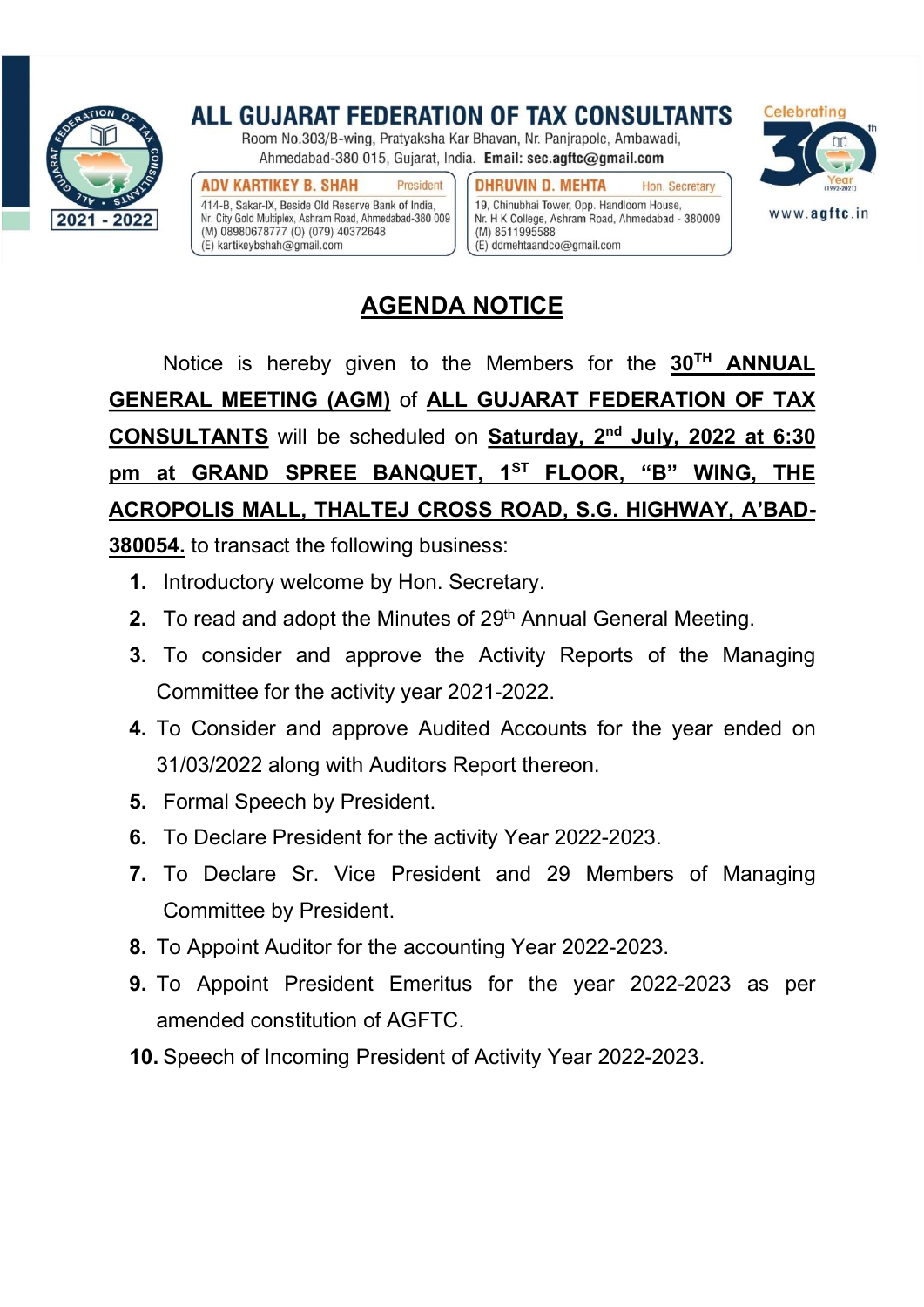

ALL GUJARAT FEDERATION OF TAX CONSULTANTS Room No.303/B-wing, Pratyaksha Kar Bhavan, Nr. Panjrapole, Ambawadi, Ahmedabad-380 015, Gujarat, India. Email: sec.agftc@gmail.com **ADV KARTIKEY B. SHAH DHRUVIN D. MEHTA** President Hon, Secretary 414-B, Sakar-IX, Beside Old Reserve Bank of India, 19, Chinubhai Tower, Opp. Handloom House,



Nr. H K College, Ashram Road, Ahmedabad - 380009 (M) 8511995588 (E) ddmehtaandco@gmail.com



**11.** Any other matter with the permission of chair.



DHRUVIN D MEHTA Place: Ahmedabad. Hon Secretary **Date: 19/05/2022.** 

## NOTES: -

- (1) REGISTRATION IS MANDATORY FOR ATTENDING ANNUAL GENERAL MEETING. MEMBER IS REQUESTED TO FOLLOW THE LINK OF MAIL OF AGM NOTICE FOR SUCCESSFUL REGISTRATION OF ATTENDING AGM.
- (2) If within half an hour from the time fixed for the meeting, the requisite quorum is not present, the meeting shall be adjourned to the same digital platform with same ID on same day after half an hour with same Agenda business. At such an adjourned meeting, the members present shall constitute the quorum.